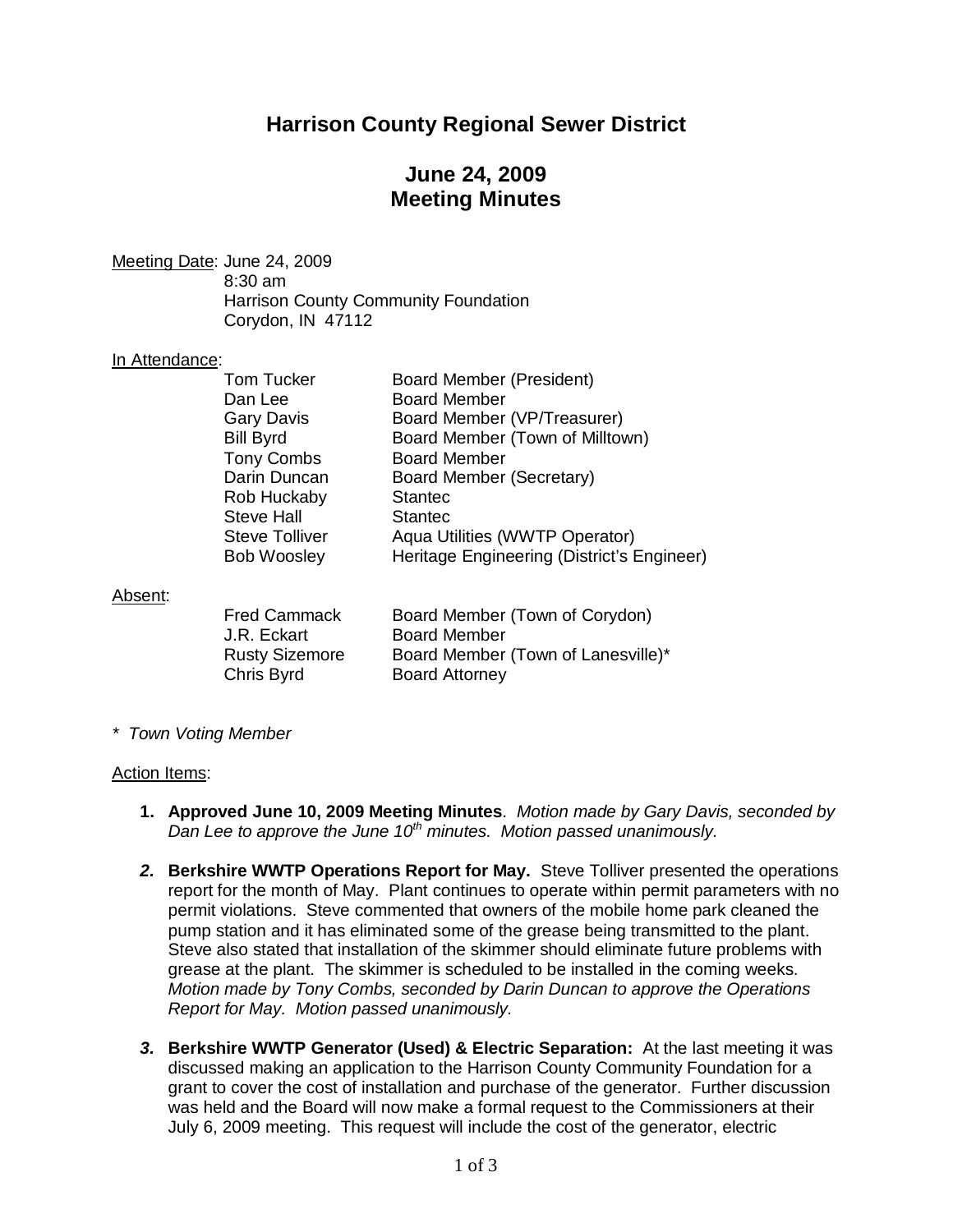modifications, fence and gate modifications, and installation of a shelter to keep the equipment protected from the weather. Steve Tolliver and Bob Woosley will work together to prepare the request to the Commissioners. It is anticipated that the total request will be approximately \$20,000.

### **4. Harrison County Community Foundation Grant Applications**

- **i. Lanesville School Corporation Stormwater Demonstration Project:** Rob Huckaby presented a draft of the grant application. All Board members were asked to review and provide comments at the next Board meeting. Deadline for the application is July  $15<sup>th</sup>$ . Tom Tucker would like to submit early in hopes of obtaining any preliminary feedback or requests for additional information. Rob Huckaby will proceed with securing letters of support from all of the School Corporations.
- **ii. New Salisbury Sanitary Sewer Project:** The Board instructed Bob Woosley to prepare an application to cover the costs of preliminary design, surveying, and easement plats. Total cost of these items is estimated to be \$65,000. Bob will complete the packet and send to all members for review prior to the next meeting.

### **5. New Salisbury Area Project Funding Update:**

- **i. Economic Development Corporation Presentation:** Discussion was held that a letter of support shall be secured from the EDC prior to making presentation and a request to the Commissioners. The EDC's next meeting is on July 8, 2009. Therefore, the request to the Commissioners shall be postponed until after this meeting. It is anticipated that the request to the Commissioners will now be made on August 3, 2009. Daren Duncan and Bob Woosley will attend the July  $8<sup>th</sup>$  EDC meeting and make a presentation and request for support.
- **ii. Commissioner Presentation:** The funding request was reviewed and numerous edits were made. Bob Woosley is to follow up with Scott Miller (rate consultant with Umbaugh and Assoc.) to revise the numbers to determine what funding level is necessary to achieve an average monthly user fee of \$70. The material to be presented to the Commissioners will be sent to all members prior to the next meeting for review. It is anticipated a formal request to the Commissioners will be made on August 3rd.
- **iii. Economic Development Administration Grant:** Elected Officials Support: The Board discussed the possibility of meeting with Senator Richard Young and Congressman Baron Hill to make them aware of the District's EDA Grant application. Bob Woosley will work on setting up these meetings.
- **6. Treasurer's Report:** Gary Davis reported a checking account balance of \$13,433.81. He is working on finalizing the report after he determines how to apply the payments made from the Hospital Medical Campus.

The Following invoices were approved for payment: